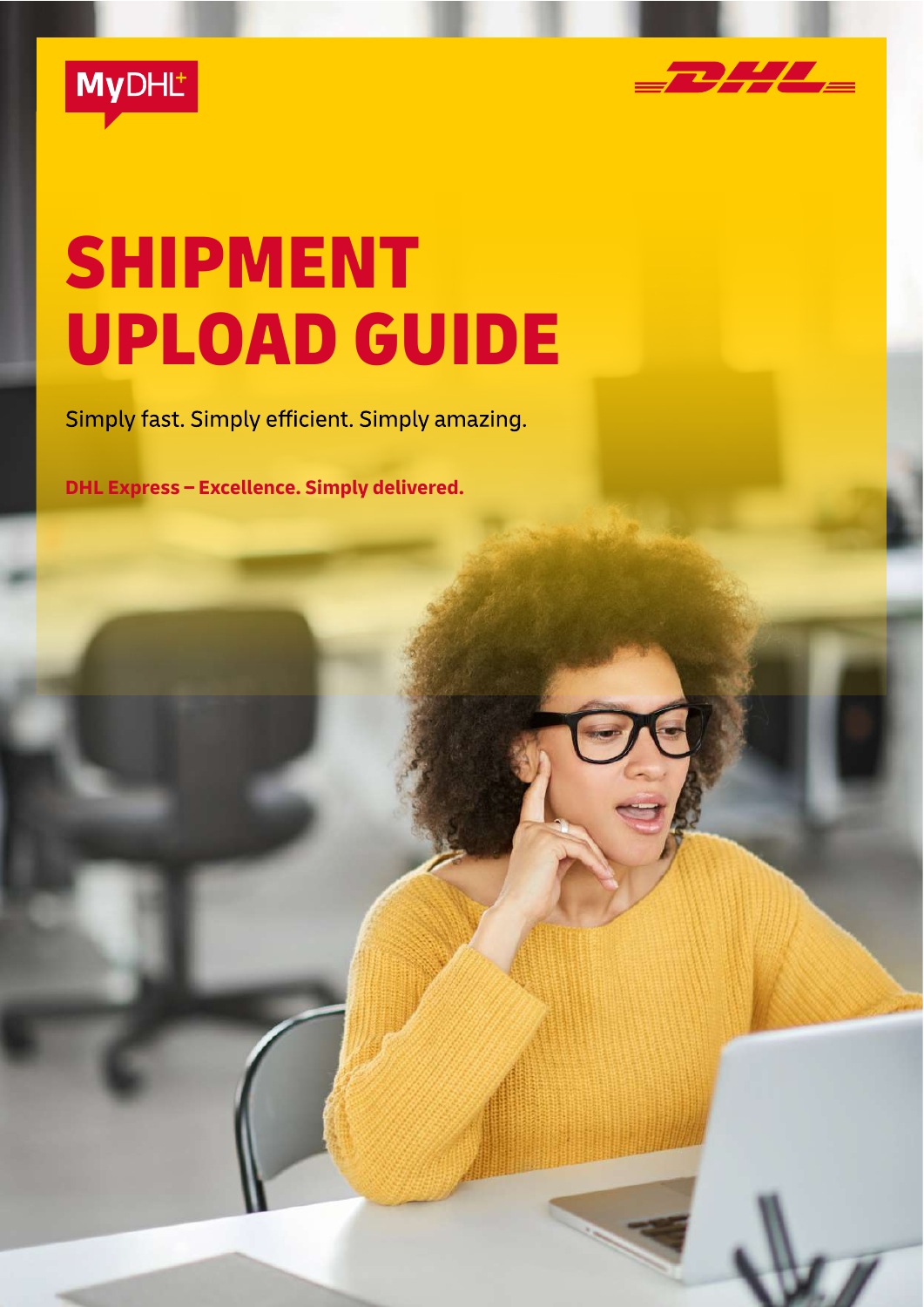Uploading shipments into MyDHL+ is quick and easy once you have imported and mapped a file for the first time.

This guide will show you how to map your shipment data to the appropriate MyDHL+ fields and save the mapping for future use. You will then see how easy subsequent uploads can be.

### GETTING STARTED

The easiest way to mass upload shipments into MyDHL+ is to use the MyDHL+ Upload option. For this, you will need to download the template below. There is also additional information that will help you choose a DHL product code and country codes.

#### Download MyDHL+ Shipment Upload Template

Download MyDHL+ Reference Data Products Codes and Country Codes

- **This template contains the most commonly uploaded fields and indicates in the column** headers which fields are required. You can leave the other fields empty if you don't have the relevant information or they don't apply.
- $\overline{\phantom{a}}$ Columns must not be deleted and the fields must be kept in exactly the same order to avoid upload errors.

|              |                        | Name (Ship FROM) (Required) Company (Ship FROM) (Required) Address 1 (Ship FROM) (Required) |
|--------------|------------------------|---------------------------------------------------------------------------------------------|
| Shipper name | <b>Shipper Company</b> | Shipper Address 1                                                                           |

- $\overline{\phantom{a}}$ The template contains sample data and we recommend that you upload the sample file before replacing it with your own data. This will allow you to check how the data appears in MyDHL+ and familiarise yourself with the available fields.
- When you save the template, keep it in .csv format. If you change the format, the upload will fail.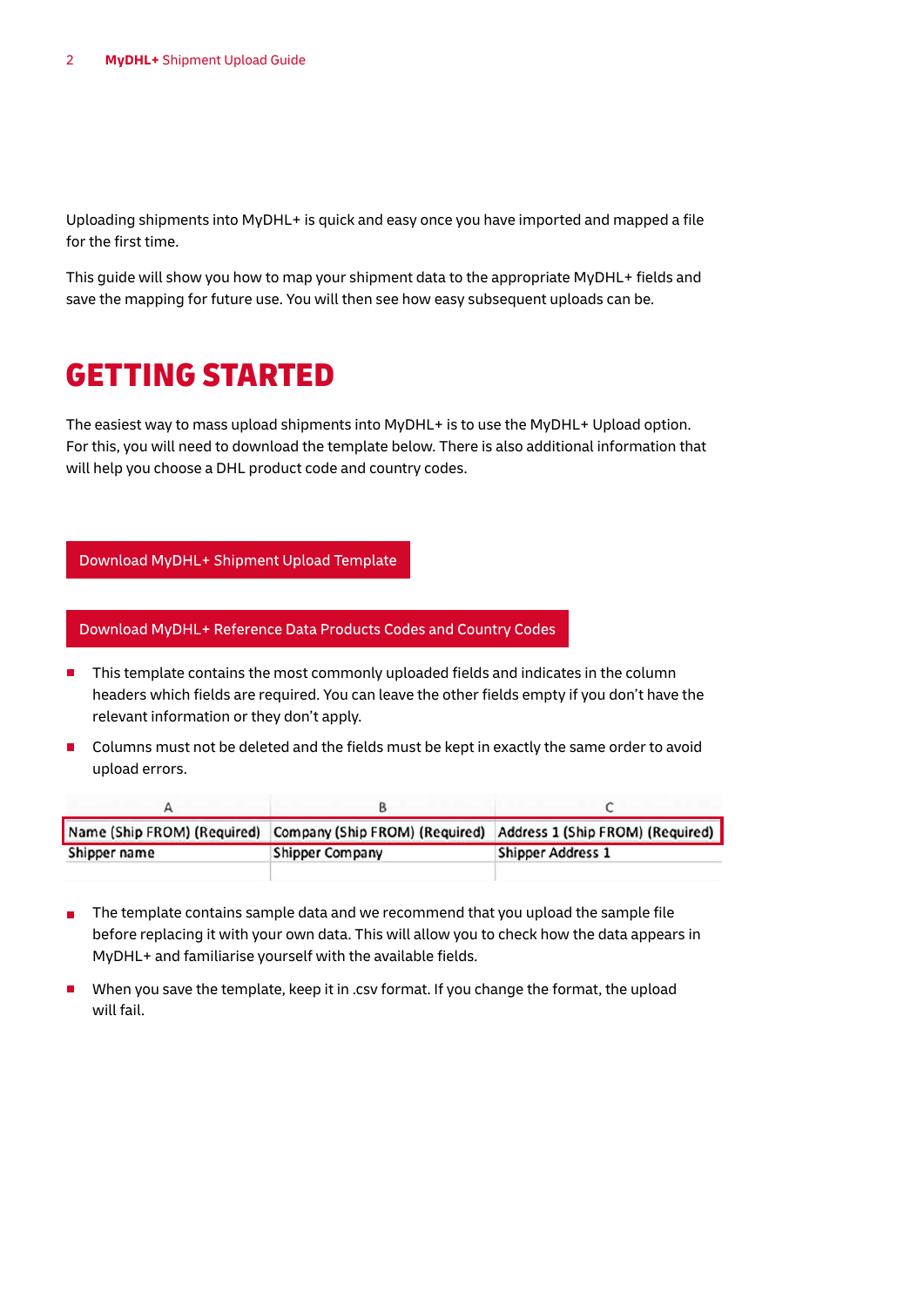## UPLOAD AND MAP A SHIPMENT FILE

To use the template provided, log into MyDHL+, go to **Ship** and select **Upload a Shipment File**.



On the Upload a Shipment File page, select **Upload My File and Map to DHL Fields**.

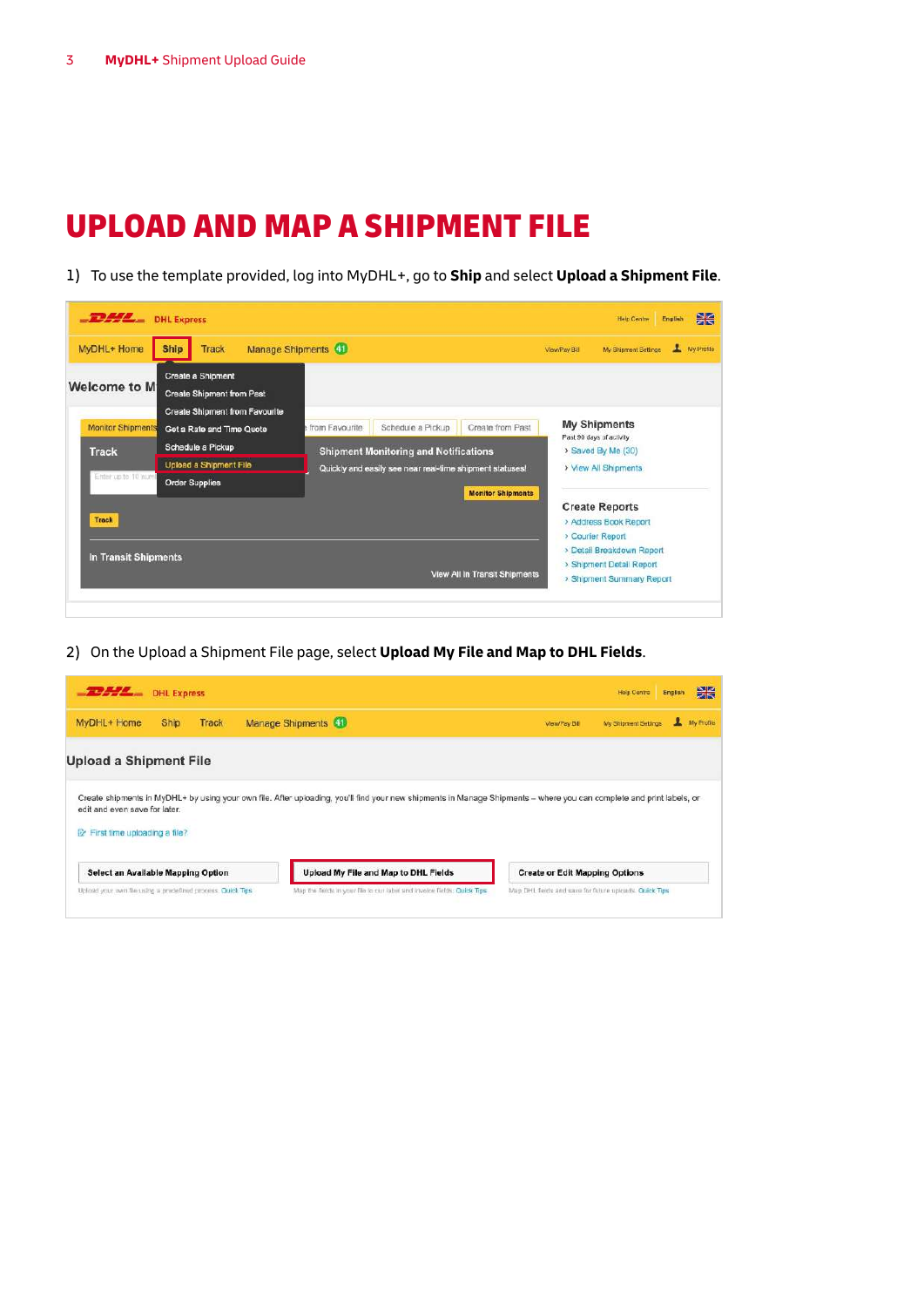Now set the parameters for uploading your shipment file.

| Select an Available Mapping Option                                                        | Upload My File and Map to DHL Fields                                    |
|-------------------------------------------------------------------------------------------|-------------------------------------------------------------------------|
| Upload your own file using a predefined process. Quick Tips                               | Map the fields in your file to our label and invoice fields. Quick Tips |
| ⊕<br>You can:<br>• Use the account number from your file or select another one            |                                                                         |
| Use from file<br>Or, use this Shipper Address (Ship FROM) - for all shipments in the file |                                                                         |
|                                                                                           | в                                                                       |
| Use Shipper Account Number(s)<br>from my file                                             |                                                                         |
| Or, use this Account Number - for all<br>shipments in the file                            |                                                                         |
| ۷                                                                                         |                                                                         |
| Field Delimiter <b>O</b><br>Text Delimiter <sup>6</sup>                                   |                                                                         |
| File contains column headers                                                              |                                                                         |
| Select Character Set (select UTF-8 if unsure) <sup>O</sup>                                |                                                                         |
| UTF-8                                                                                     |                                                                         |
|                                                                                           |                                                                         |

#### In this template the field delimiter is a comma and there are no text delimiters in the sample data.

#### SHIPPER ADDRESS AND ACCOUNT NUMBER

- If you wish to replace the shipper address in the file, you can select a different  $\mathcal{L}_{\mathcal{A}}$ one from your MyDHL+ Address Book. This will apply to all shipments.
- You can also choose a different account number from your accounts stored in MyDHL+. Again  $\blacksquare$ this will apply to all shipments.
- $I$  If you don't wish to change the shipper address or account number, leave the boxes ticked.

#### FILE FORMAT

- Specify the **Field Delimiters** and **Text Delimiters** used in your file, using the  $\blacksquare$ Help <insert info icon> provided if necessary.
- As the sample file contains headers, tick **File contains column headers**.  $\overline{\phantom{a}}$
- Leave the character set as UTF-8.п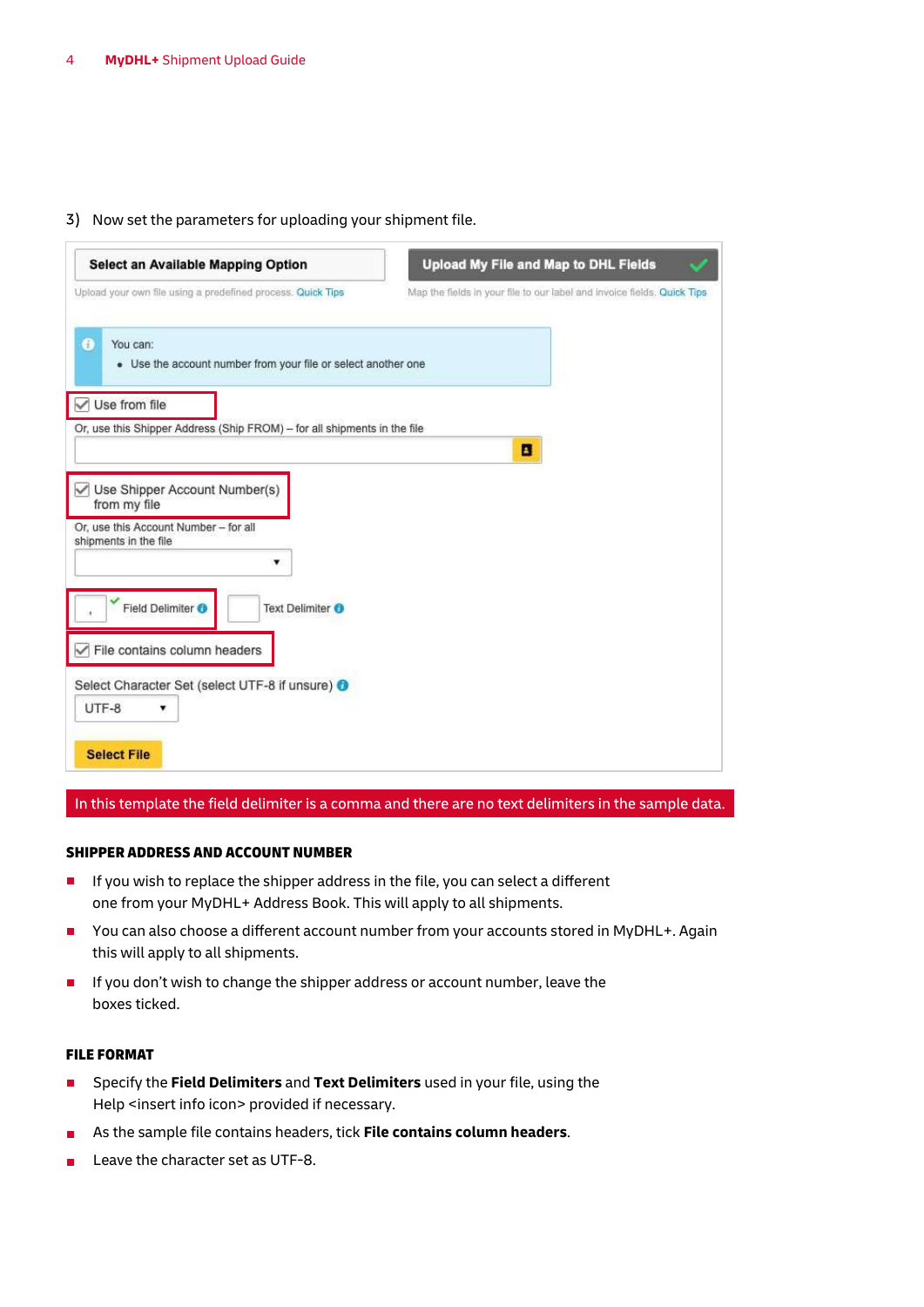| È<br>$\langle$ ><br>$\square$ |       | Desktop<br>m                       | $\hat{\cdot}$ | Q Search |        |
|-------------------------------|-------|------------------------------------|---------------|----------|--------|
| Favourites                    | Today |                                    |               |          |        |
| Recents                       |       | MyDHL - Upload a file Template.csv |               |          |        |
| $\mathcal{P}_i$ Applications  |       |                                    |               |          |        |
| 嘞<br>Documents                |       |                                    |               |          |        |
| Desktop                       |       |                                    |               |          |        |
| o<br>Downloads                |       |                                    |               |          |        |
| Creative Cloud<br>۱           |       |                                    |               |          |        |
| iCloud                        |       |                                    |               |          |        |
| Cicloud Drive                 |       |                                    |               |          |        |
| Locatione<br>m - ww           |       |                                    |               |          |        |
|                               |       |                                    |               | Cancel   | Choose |

Click **Select File** and locate the file. Select the file and click **Choose/Open**.

- You will now see the uploaded file. Click **Upload**.
- To ensure that your file uploads are always successful, select **Not Sure**.

| The Centre | MyDHL - Upload a file Template.csv |  |  |
|------------|------------------------------------|--|--|
| Cancel     |                                    |  |  |

**Note:** The template you are using is a universal template that can be used for both Document and Package shipments



To successfully upload and create shipments with this scheme:

- Map your file fields to MyDHL+ shipment fields
- Map all mandatory (Required) fields
- Map other fields to other available MyDHL+ shipment fields
- Add and reorder fields as needed
- The column headers from the CSV file are displayed on the left hand side below.
- 8) You now need to map your fields on the left to the MyDHL+ fields on the right.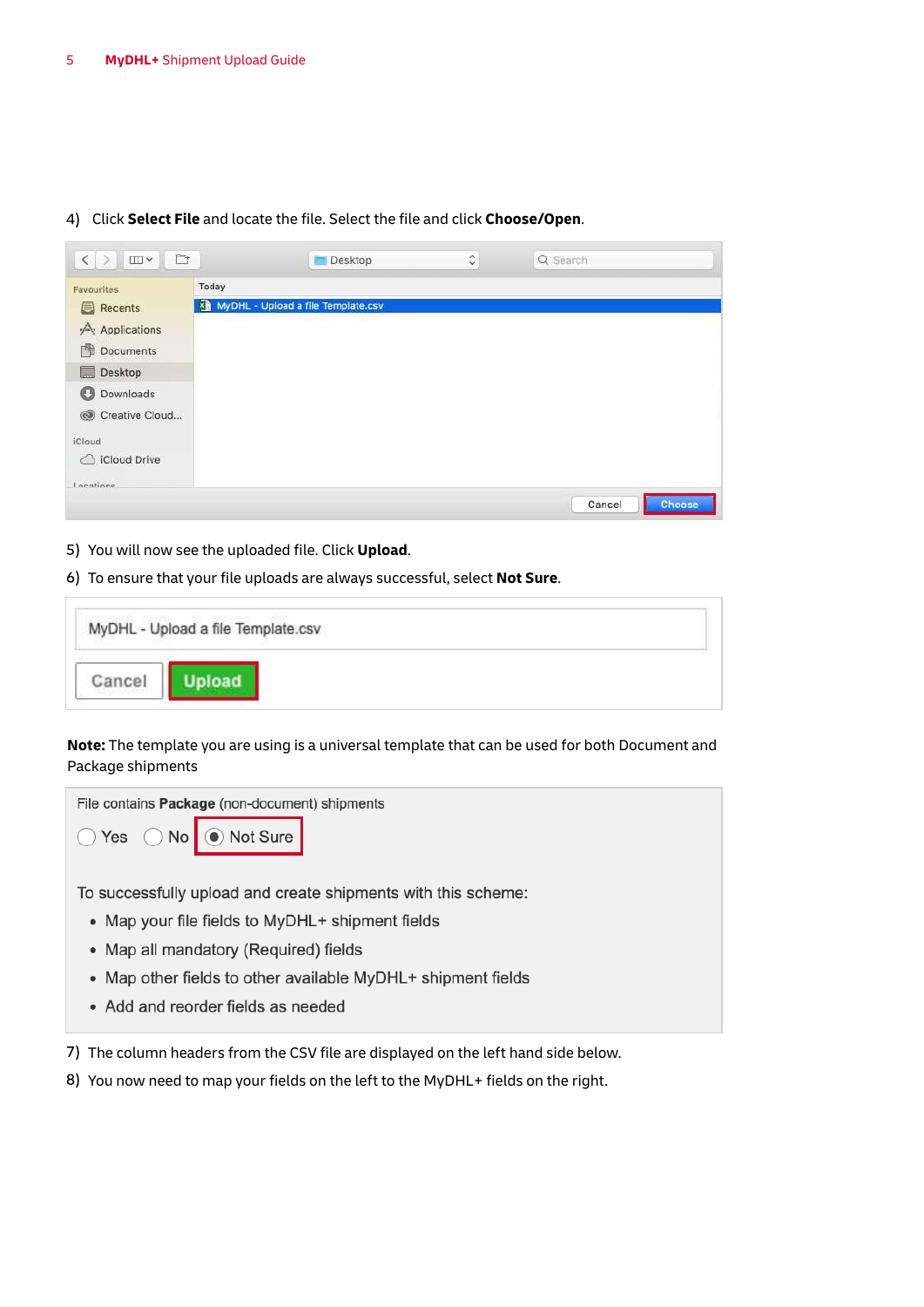| Name (Ship FROM) (Required)<br><b>V</b><br>$\rightarrow$ | Select a field to map | Add Field        | Remove |
|----------------------------------------------------------|-----------------------|------------------|--------|
| Company (Ship FROM) (Required)<br><b>V</b>               | Select a field to map | <b>Add Field</b> | Remove |
| Address 1 (Ship FROM) (Required)<br><b>V</b>             | Select a field to map | Add Field        | Remove |
| Address 2 (Ship FROM)<br>$\,$<br><b>I</b>                | Select a field to map | <b>Add Field</b> | Remove |
| Address 3 (Ship FROM)<br>$\mathbf{r}$<br><b>v</b>        | Select a field to map | Add Field        | Remove |
| ZIP/Postal Code (Ship FROM)<br>$\rightarrow$<br><b>v</b> | Select a field to map | <b>Add Field</b> | Remove |
| $\,$<br>City (Ship FROM) (Required)                      | Select a field to map | Add Field        | Remove |

All fields in the file must be mapped. **NOTE: the wordings will be exactly the same between each column.** 

You can quickly search the list of available fields by starting to type the first word: **IMPORTANT:** Providing you save the mapping (or 'scheme') before you process the shipments, this exercise will only be required the first time you upload a shipment file. See next step.

| Name (Ship FROM) (Required) ><br>×                     | Name (Ship FROM) (Required)      | Add Field        | Remove |
|--------------------------------------------------------|----------------------------------|------------------|--------|
| Company (Ship FROM) (Required)<br>×                    | Company (Ship FROM) (Required)   | Add Field        | Remove |
| Address 1 (Ship FROM) (Required)<br>×                  | Address 1 (Ship FROM) (Required) | <b>Add Field</b> | Remove |
| Address 2 (Ship FROM)<br>ь<br>$\rightarrow$            | Address 2 (Ship FROM)            | <b>Add Field</b> | Remove |
| $\overline{\phantom{a}}$<br>Address 3 (Ship FROM)<br>ь | Address 3 (Ship FROM)            | Add Field        | Remove |
| ZIP/Postal Code (Ship FROM)<br>×<br>$\rightarrow$      | ZIP/Postal Code (Ship FROM)      | <b>Add Field</b> | Remove |
| City (Ship FROM) (Required)<br>$\rightarrow$<br>и      | City (Ship FROM) (Required)      | Add Field        | Remove |

| Name (Ship FROM) (Required) >    | Nam                         |  |
|----------------------------------|-----------------------------|--|
| ▲ Company (Ship FROM) (Required) | Name (Ship FROM) (Required) |  |
|                                  | Name (Ship TO) (Required)   |  |
| Address 1 (Ship FROM) (Required) | Named Place of Destination  |  |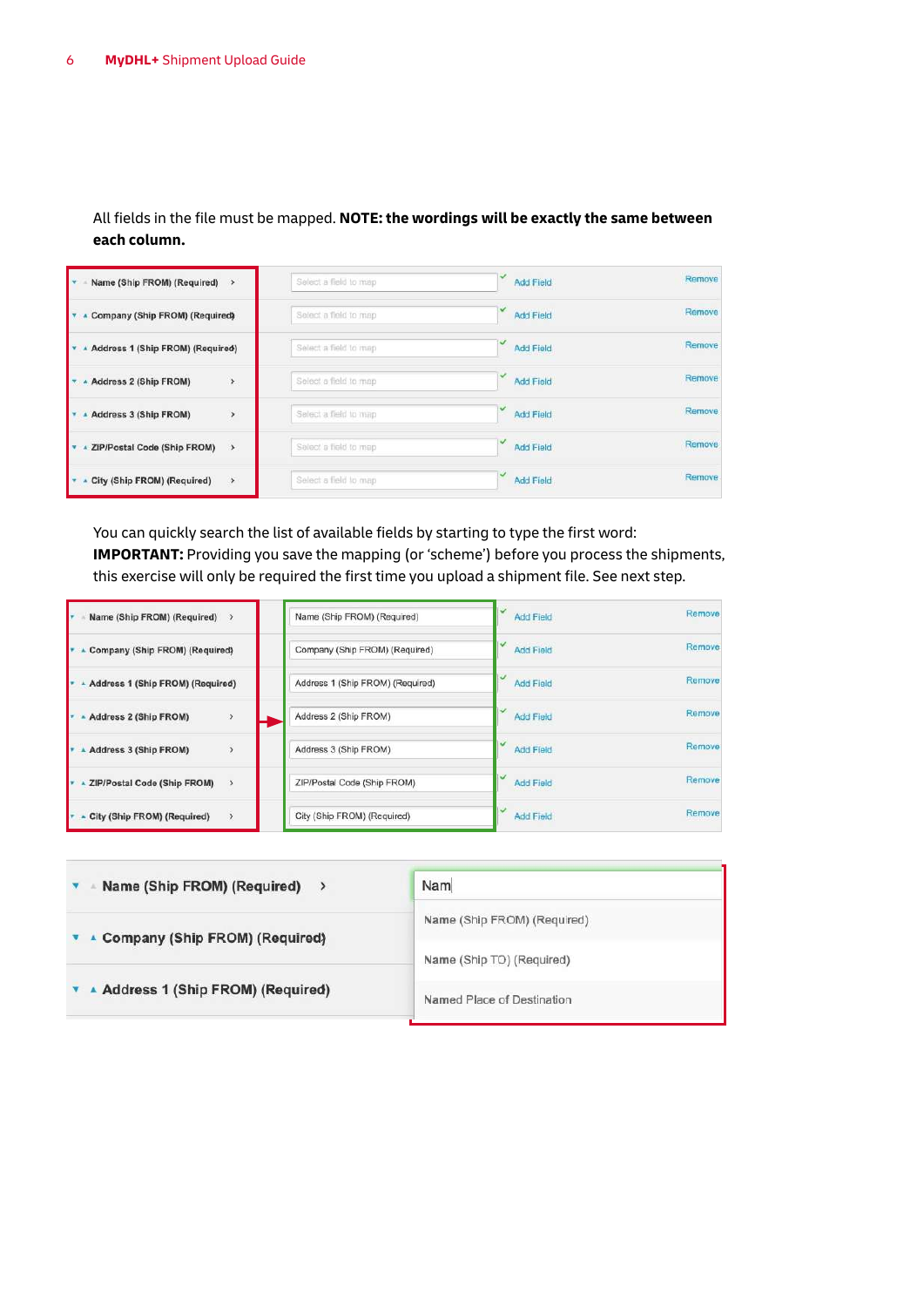9) Give your scheme a name to save it for future use. Then select **Process Shipments**.

| п<br>Add Field                                  |  |  |                          |
|-------------------------------------------------|--|--|--------------------------|
| Name scheme to save for future use<br>ш<br>heme |  |  |                          |
|                                                 |  |  | <b>Process Shipments</b> |

10) An error report will be provided for any unsuccessful uploads, enabling you to correct those shipments and upload them again.

| ✓<br>Successful: 1 of 2 shipment(s) created<br><b>View and Manage Shipments</b> | ß | Failed: 1 shipment(s) not created<br>1 not uploaded                                                                                                                                                                     | $\sim$ |
|---------------------------------------------------------------------------------|---|-------------------------------------------------------------------------------------------------------------------------------------------------------------------------------------------------------------------------|--------|
|                                                                                 |   | - Row 3 Invalid Country Code (Ship TO) Field 18<br>Create shipments in MyDHL+ by using your own file. After uploading, you'll find your new shipments in Manage Shipments - where you can complete and print labels, or |        |
|                                                                                 |   |                                                                                                                                                                                                                         |        |
| edit and even save for later.<br>E First time uploading a file?                 |   |                                                                                                                                                                                                                         |        |

Your shipments can be accessed in **Manage My Shipments** where you can edit them if needed. Otherwise, select all the shipments to be printed and then select **Print** from the **Actions** option.

| Filter By                                                                                  |                                                                                                      |                                                                                                     |                                                            | Search All Shipments                                                                      | $\alpha$                                                                                                             |
|--------------------------------------------------------------------------------------------|------------------------------------------------------------------------------------------------------|-----------------------------------------------------------------------------------------------------|------------------------------------------------------------|-------------------------------------------------------------------------------------------|----------------------------------------------------------------------------------------------------------------------|
| <b>Shipment Type</b><br>My Shipments<br>۰<br>Shipment Date (Showing All)<br>۰<br>All Dates | $\odot$<br><b>Shipments Pending Action</b><br><b>Today's Snapshot</b><br><b>Print Courier Report</b> | Consolidate                                                                                         |                                                            |                                                                                           | $\sim$                                                                                                               |
| Status (Showing All)<br>$\mathbf{1}$<br>□ Unsubmitted<br>Accounts (Showing All)            | Ø<br>Actions *<br>$\boxtimes$<br>1506843085<br>÷<br>Unsubmitted<br>Ready to Print                    | Sort By   Updated Date (show newest to oldest) .<br>Shipment Date<br>Delivery Option<br>Description | April 5, 2019<br>EXPRESS WORLDWIDE<br><b>Test Contents</b> | Ship From<br><b>Test Shipper Company</b><br>Test Shipper name<br>HOUNSLOW. United Kingdom | Showing 1 - 1 of 1 shipments<br>Ship To<br><b>Test Receiver Company</b><br><b>Test Receiver Name</b><br>MOSS. Norway |
| $\vert 1 \vert$<br>- Export<br><b>Favourites</b><br>Show Only Favourites                   | Created By<br>Q Quick View<br>Showing 1 - 1 of 1 shipments                                           |                                                                                                     |                                                            |                                                                                           | Print Labels Edit Copy < More                                                                                        |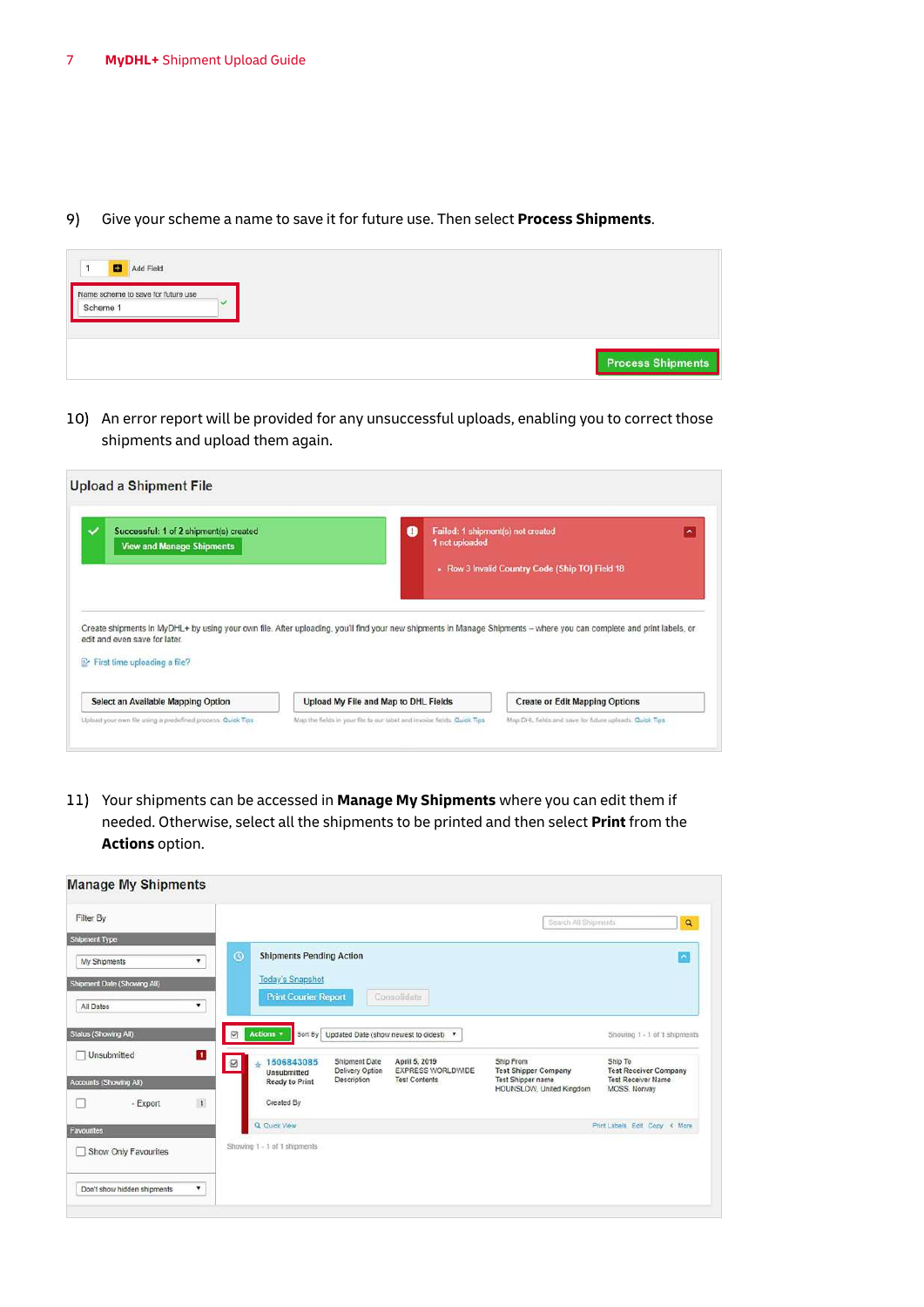## UPLOAD A SHIPMENT FILE WITH EXISTING MAPPING

Once you have followed the steps above and saved the scheme, you can quickly and easily upload future files.

On the **Upload a Shipment** File page, click **Select an Available Mapping Option**.

| $\frac{1}{2}$ $\frac{1}{2}$ $\frac{1}{2}$ DHL Express       |               |                       |                                                                                                                                                                      |  |                                       | Holp Centro                                            | <b>English</b> | 農          |
|-------------------------------------------------------------|---------------|-----------------------|----------------------------------------------------------------------------------------------------------------------------------------------------------------------|--|---------------------------------------|--------------------------------------------------------|----------------|------------|
| MyDHL+ Home                                                 | Ship<br>Track | Manage Shipments (41) |                                                                                                                                                                      |  | View/Pay Bill                         | My Shipment Settings                                   | л              | My Profile |
| <b>Upload a Shipment File</b>                               |               |                       |                                                                                                                                                                      |  |                                       |                                                        |                |            |
| edit and even save for later.                               |               |                       | Create shipments in MyDHL+ by using your own file. After uploading, you'll find your new shipments in Manage Shipments - where you can complete and print labels, or |  |                                       |                                                        |                |            |
| First time uploading a file?                                |               |                       |                                                                                                                                                                      |  |                                       |                                                        |                |            |
| Select an Available Mapping Option                          |               |                       | Upload My File and Map to DHL Fields                                                                                                                                 |  | <b>Create or Edit Mapping Options</b> |                                                        |                |            |
| Upload your own file using a pradefined process. Quick Tips |               |                       | Map the fields in your file to cur label and invoice fields: Quick Tips                                                                                              |  |                                       | Map DHL fields and save for future uploads. Oxick Tips |                |            |

Select your scheme name from **Upload Options** and set the parameters for your upload file.

| <b>Upload Options</b>                                          |                                                                          |   |
|----------------------------------------------------------------|--------------------------------------------------------------------------|---|
| Scheme 1                                                       |                                                                          |   |
| O<br>You can:                                                  | . Use the account number from your file or select another one            |   |
| $\vee$ Use from file                                           |                                                                          |   |
|                                                                | Or, use this Shipper Address (Ship FROM) - for all shipments in the file |   |
|                                                                |                                                                          | в |
| Use Shipper Account Number(s)<br>from my file                  |                                                                          |   |
| Or, use this Account Number - for all<br>shipments in the file |                                                                          |   |
|                                                                |                                                                          |   |
| File contains column headers                                   |                                                                          |   |
|                                                                | Select Character Set (select UTF-8 if unsure) <sup>6</sup>               |   |
|                                                                |                                                                          |   |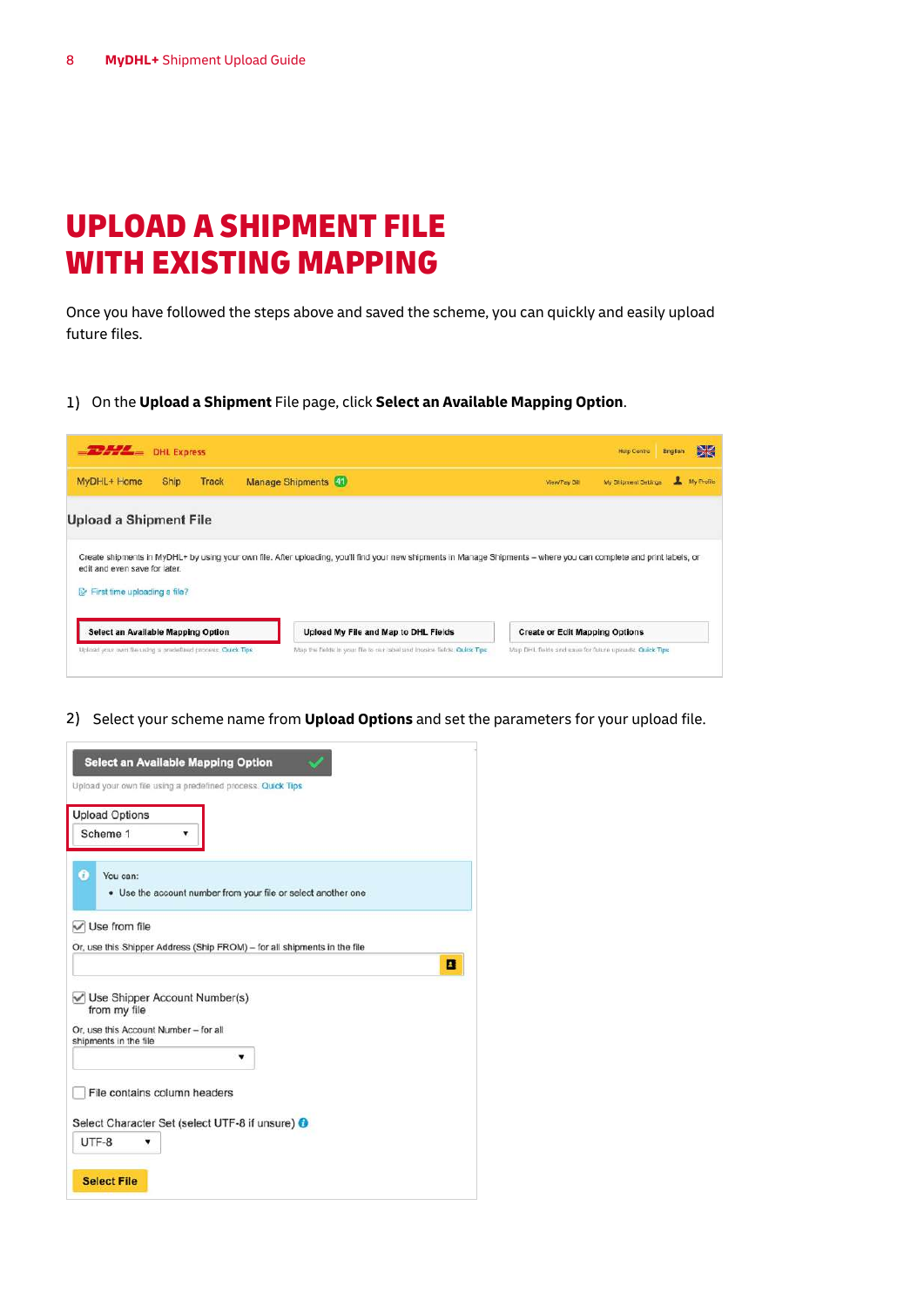#### Select your file, **Upload** it and then **Process Shipments**.

| Cancel | <b>Upload</b> |  |
|--------|---------------|--|
|--------|---------------|--|

| <b>The Company's Company's</b><br>the contract of the contract of the<br>MyDHL+ Upload a file Template.csv<br>1.91 KB | <b>O</b> Delete |
|-----------------------------------------------------------------------------------------------------------------------|-----------------|
|                                                                                                                       |                 |
|                                                                                                                       |                 |

## ELECTRONIC SHIPPING SOLUTIONS HELPDESK

For assistance with shipment file uploads, call our technical support team on **0844 248 0521** or email **[essuk@dhl.com](mailto:essuk@dhl.com)**.